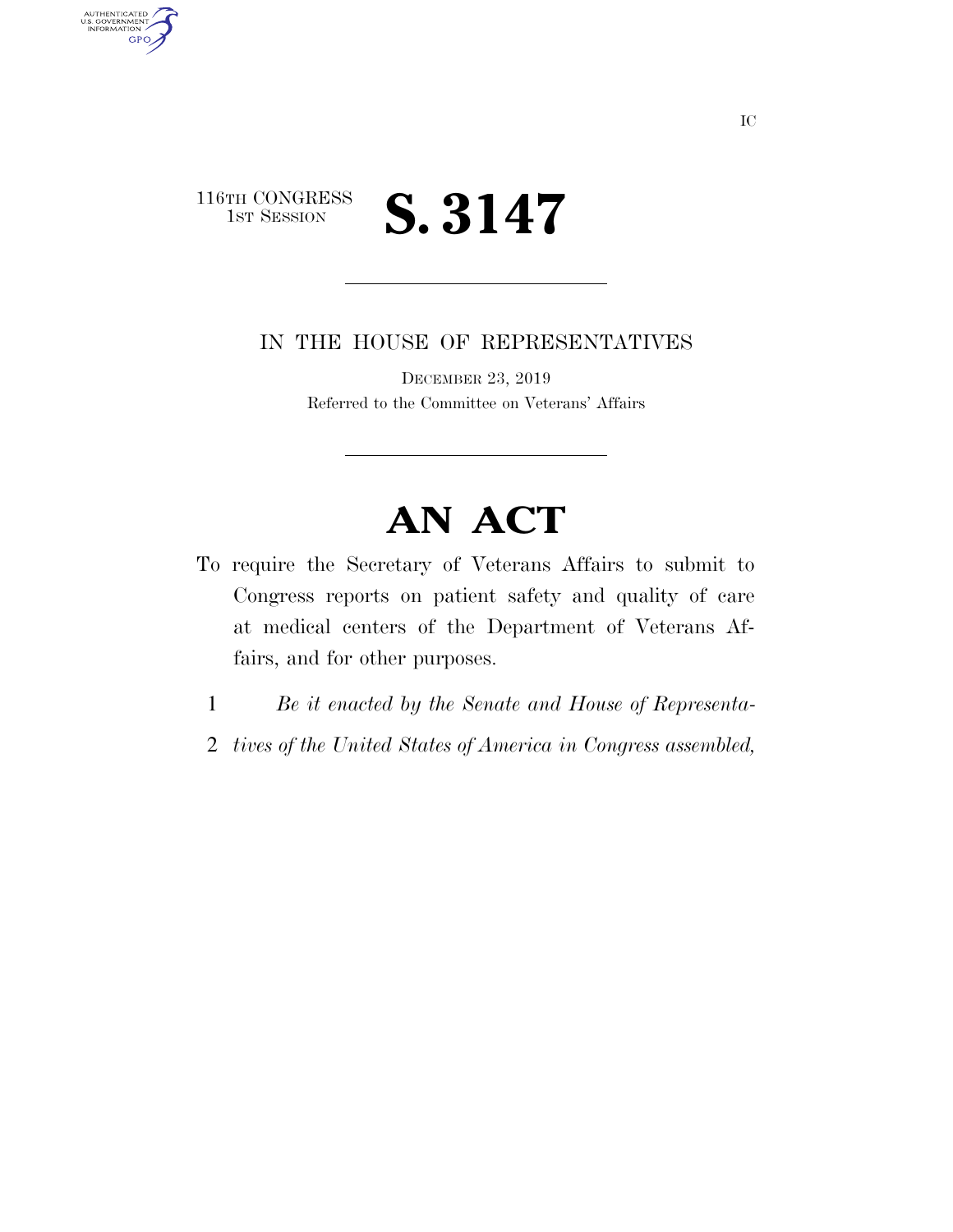## **SECTION 1. SHORT TITLE.**

 This Act may be cited as the ''Improving Safety and Security for Veterans Act of 2019''.

## **SEC. 2. DEPARTMENT OF VETERANS AFFAIRS REPORTS ON PATIENT SAFETY AND QUALITY OF CARE.**

 (a) REPORT ON PATIENT SAFETY AND QUALITY OF CARE.—

 (1) IN GENERAL.—Not later than 30 days after the date of the enactment of this Act, the Secretary of Veterans Affairs shall submit to the Committee on Veterans' Affairs of the Senate and the Com- mittee on Veterans' Affairs of the House of Rep- resentatives a report regarding the policies and pro- cedures of the Department relating to patient safety and quality of care and the steps that the Depart- ment has taken to make improvements in patient safety and quality of care at medical centers of the Department.

 (2) ELEMENTS.—The report required by para-graph (1) shall include the following:

21 (A) A description of the policies and proce- dures of the Department and improvements made by the Department with respect to the following:

 $\mathfrak{D}$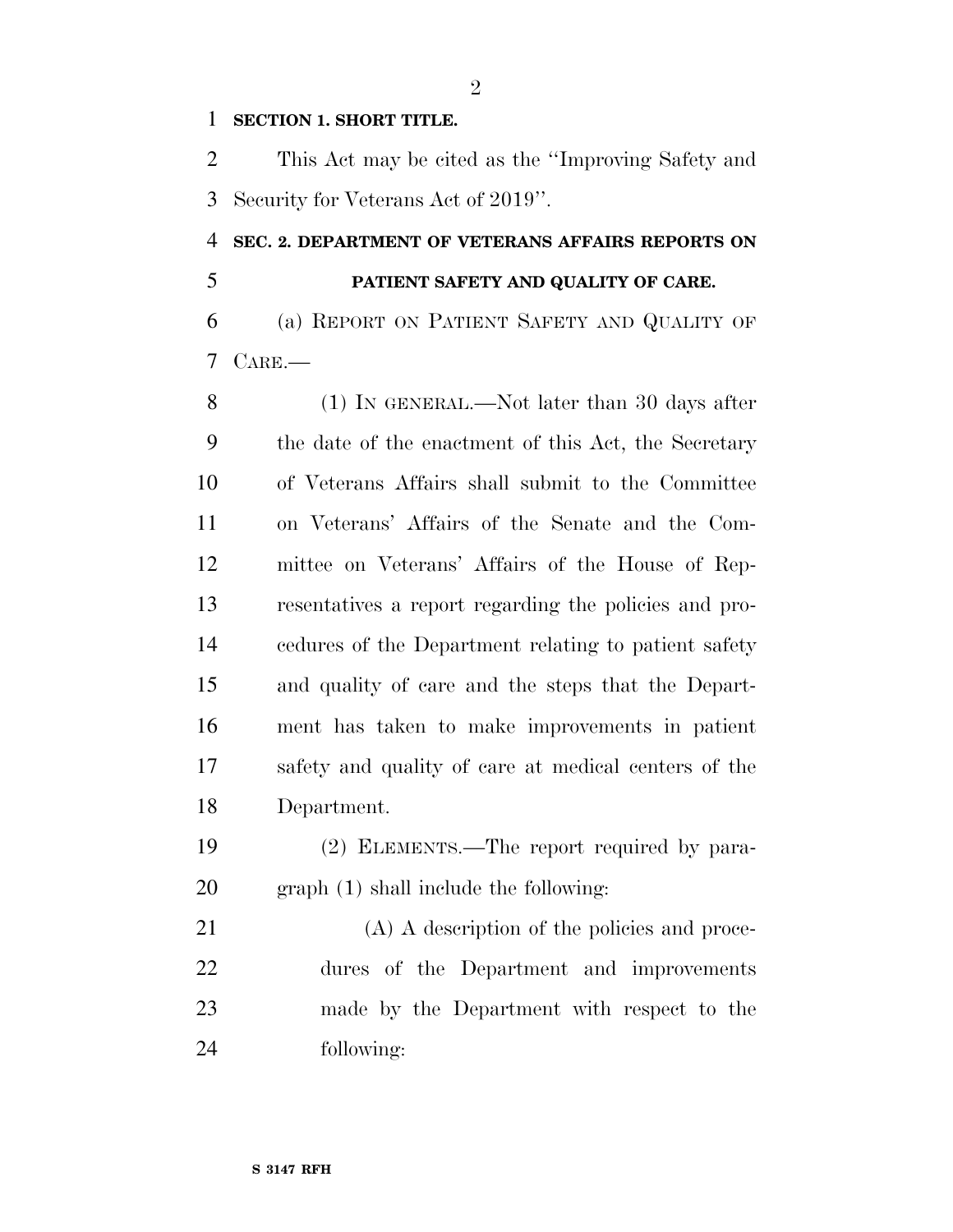| $\mathbf{1}$   | (i) How often the Department reviews        |
|----------------|---------------------------------------------|
| $\overline{2}$ | or inspects patient safety at medical cen-  |
| 3              | ters of the Department.                     |
| $\overline{4}$ | (ii) What triggers the aggregated re-       |
| 5              | view process at medical centers of the De-  |
| 6              | partment.                                   |
| 7              | (iii) What controls the Department          |
| 8              | has in place for controlled and other high- |
| 9              | risk substances, including the following:   |
| 10             | (I) Access to such substances by            |
| 11             | staff.                                      |
| 12             | (II) What medications are dis-              |
| 13             | pensed via automation.                      |
| 14             | (III) What systems are in place             |
| 15             | to ensure proper matching of the cor-       |
| 16             | rect medication to the correct patient.     |
| 17             | (IV) Controls of items such as              |
| 18             | medication carts and pill bottles and       |
| 19             | vials.                                      |
| 20             | (V) Monitoring of the dispensing            |
| 21             | of medication within medical centers        |
| 22             | of the Department, including moni-          |
| 23             | toring of unauthorized dispensing.          |
| 24             | (iv) How the Department monitors            |
| 25             | contact between patients and employees of   |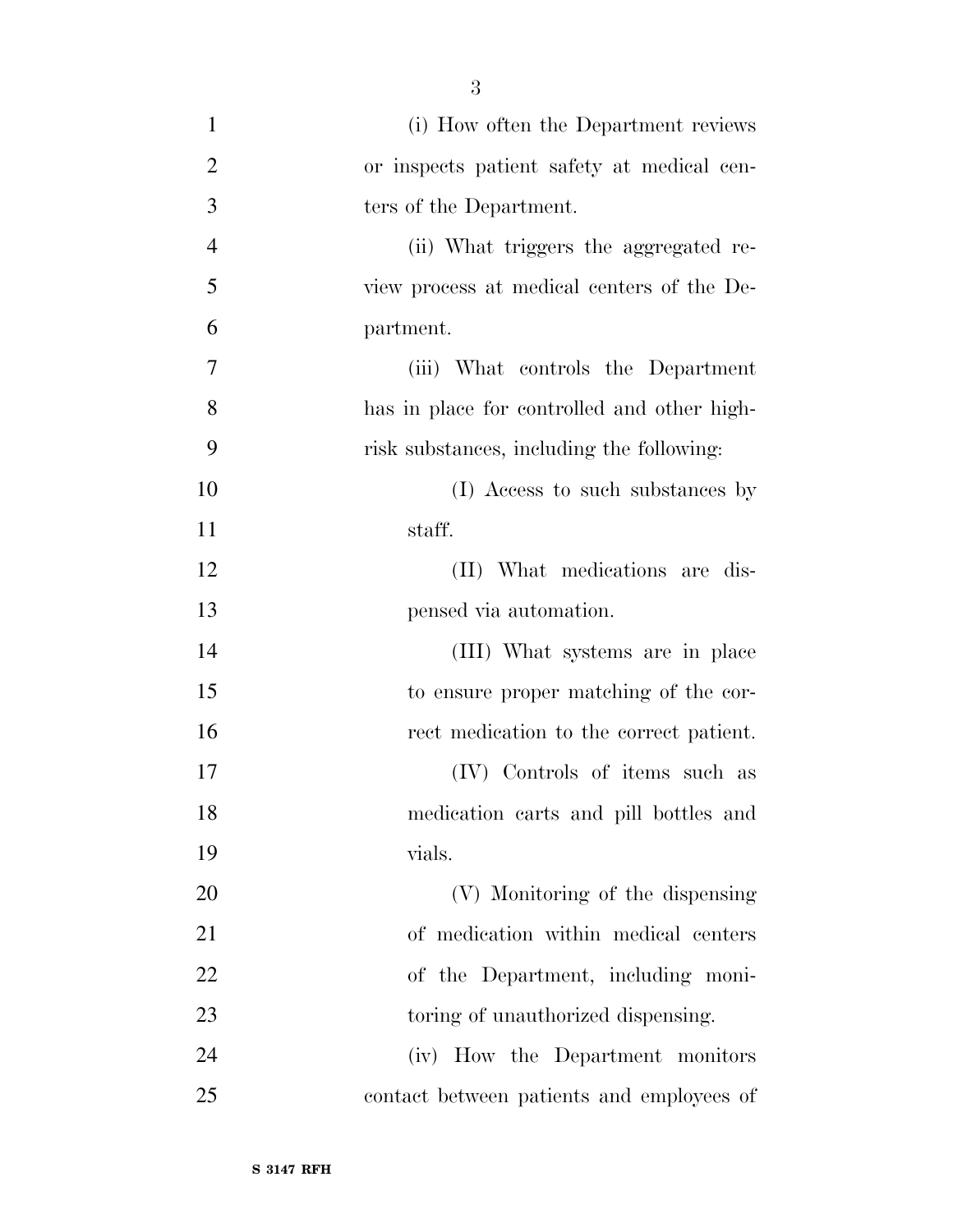| $\mathbf{1}$   | the Department, including how employees     |
|----------------|---------------------------------------------|
| $\overline{2}$ | are monitored and tracked at medical cen-   |
| 3              | ters of the Department when entering and    |
| $\overline{4}$ | exiting the room of a patient.              |
| 5              | (v) How comprehensively the Depart-         |
| 6              | ment uses video monitoring systems in       |
| $\tau$         | medical centers of the Department to en-    |
| 8              | hance patient safety, security, and quality |
| 9              | of care.                                    |
| 10             | (vi) How the Department tracks and          |
| 11             | reports deaths at medical centers of the    |
| 12             | Department at the local level, Veterans In- |
| 13             | tegrated Service Network level, and na-     |
| 14             | tional level.                               |
| 15             | (vii) The procedures of the Depart-         |
| 16             | ment to alert local, regional, and Depart-  |
| 17             | ment-wide leadership when there is a sta-   |
| 18             | tistically abnormal number of deaths at a   |
| 19             | medical center of the Department, includ-   |
| 20             | $ing$ —                                     |
| 21             | (I) the manner and frequency in             |
| 22             | which such a lerts are made; and            |
| 23             | (II) what is included in such an            |
| 24             | alert, such as the nature of death and      |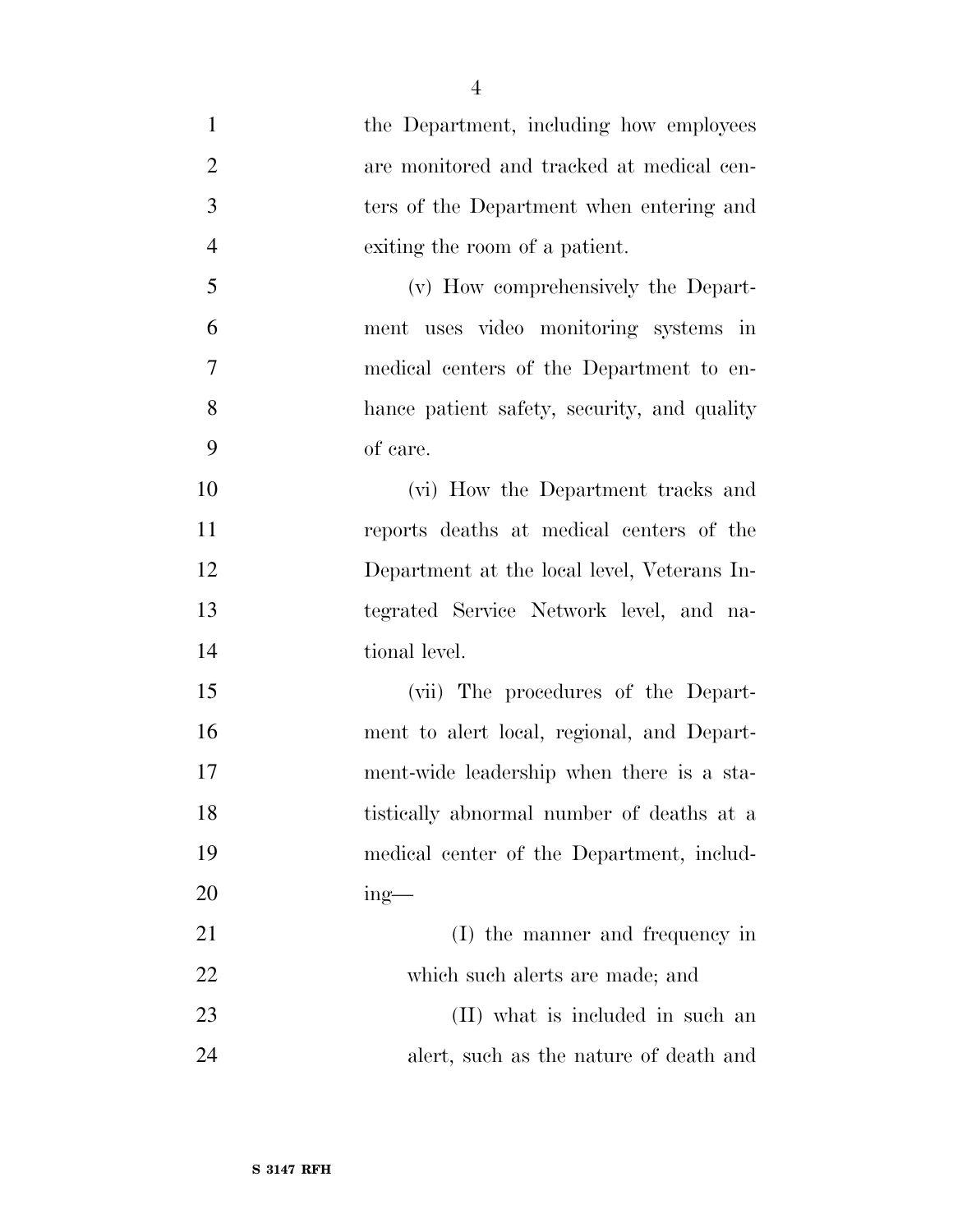- where within the medical center the 2 death occurred. (viii) The use of root cause analyses with respect to patient deaths in medical centers of the Department, including— (I) what threshold triggers a root cause analysis for a patient death; 8 (II) who conducts the root cause analysis; and (III) how root cause analyses de- termine whether a patient death is 12 suspicious or not. (ix) What triggers a patient safety alert, including how many suspicious deaths cause a patient safety alert to be 16 triggered. (x) The situations in which an au- topsy report is ordered for deaths at hos- pitals of the Department, including an identification of— 21 (I) when the medical examiner is called to review a patient death; and
- 23 (II) the official or officials that decide such a review is necessary.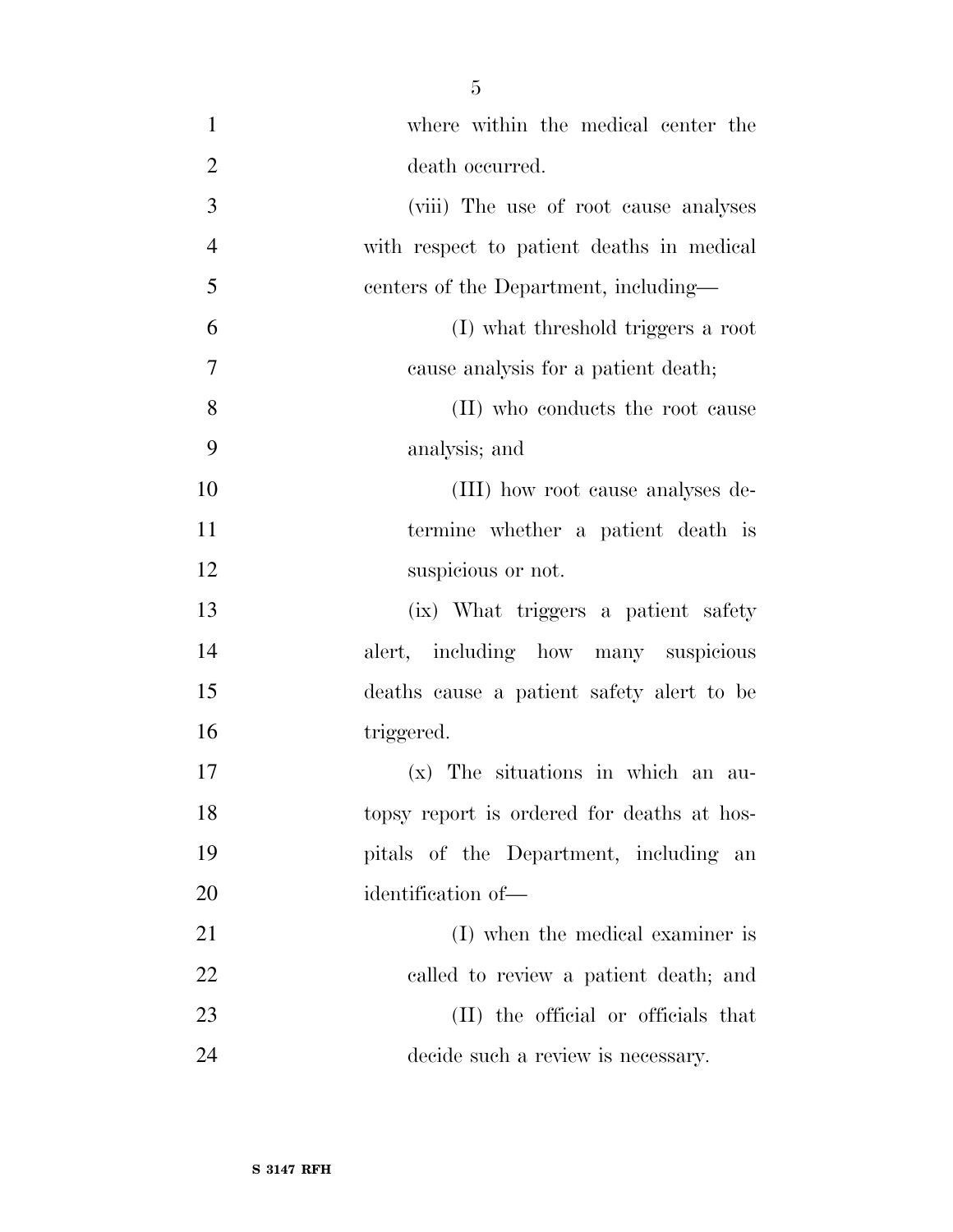| $\mathbf{1}$   | (xi) The method for family members         |
|----------------|--------------------------------------------|
| $\overline{2}$ | of a patient who died at a medical center  |
| 3              | of the Department to request an investiga- |
| $\overline{4}$ | tion into that death.                      |
| 5              | (xii) The opportunities that exist for     |
| 6              | family members of a patient who died at a  |
| $\overline{7}$ | medical center of the Department to re-    |
| 8              | quest an autopsy for that death.           |
| 9              | (xiii) The methods in place for em-        |
| 10             | ployees of the Department to report sus-   |
| 11             | picious deaths at medical centers of the   |
| 12             | Department.                                |
| 13             | (xiv) The steps taken by the Depart-       |
| 14             | ment if an employee of the Department is   |
| 15             | suspected to be implicated in a suspicious |
| 16             | death at a medical center of the Depart-   |
| 17             | ment, including—                           |
| 18             | (I) actions to remove or suspend           |
| 19             | that individual from patient care or       |
| 20             | temporarily reassign that individual       |
| 21             | and the speed at which that action oc-     |
| 22             | curs; and                                  |
| 23             | (II) steps taken to ensure that            |
| 24             | other medical centers of the Depart-       |
| 25             | ment and other non-Department med-         |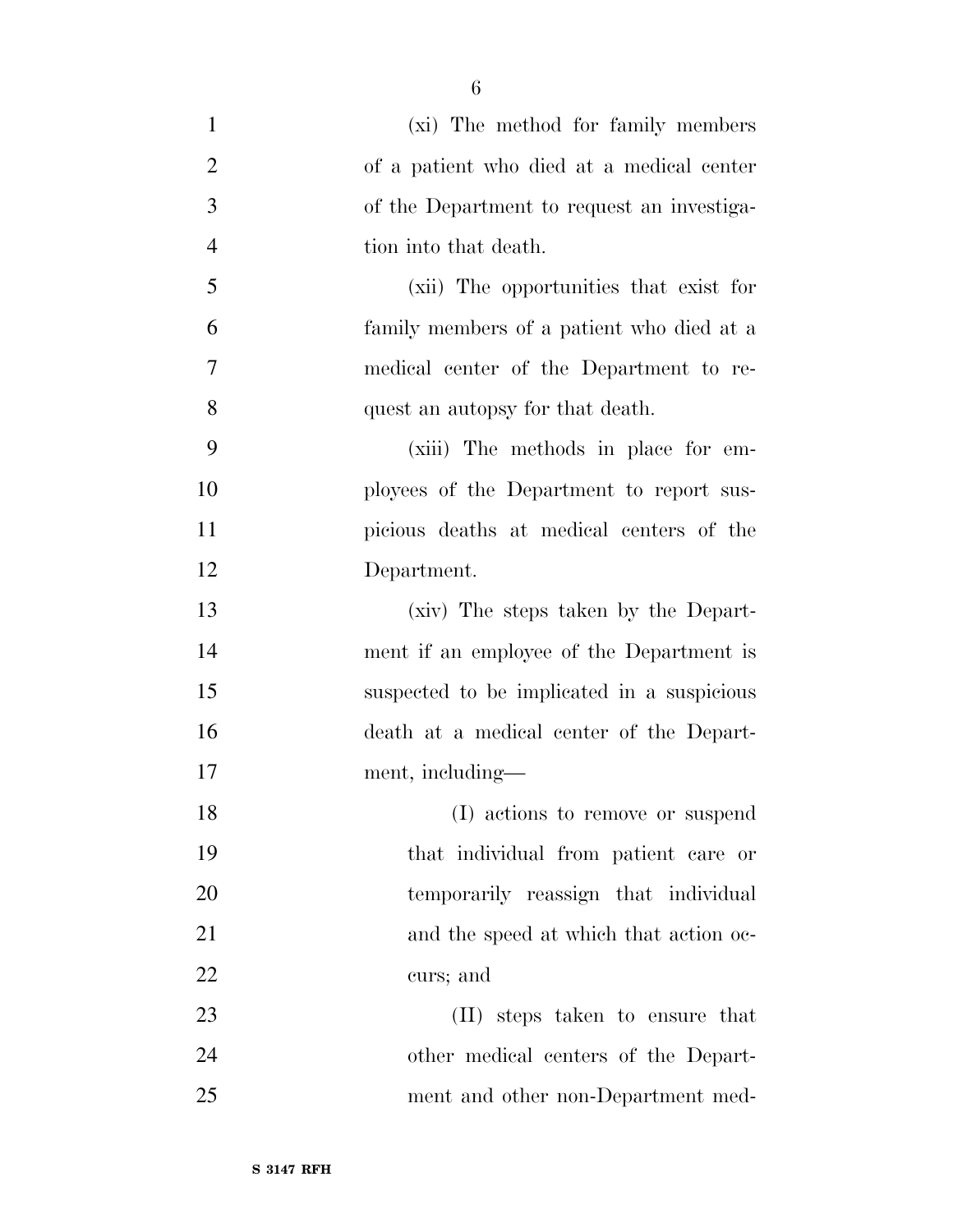| $\mathbf{1}$   | ical centers are aware of the suspected             |
|----------------|-----------------------------------------------------|
| $\overline{2}$ | role of the individual in a suspicious              |
| 3              | death.                                              |
| $\overline{4}$ | (xv) In the case of the suspicious                  |
| 5              | death of an individual while under care at          |
| 6              | a medical center of the Department, the             |
| 7              | methods used by the Department to inform            |
| 8              | the family members of that individual.              |
| 9              | (xvi) The policy of the Department for              |
| 10             | communicating to the public when a sus-             |
| 11             | picious death occurs at a medical center of         |
| 12             | the Department.                                     |
| 13             | (B) A description of any additional au-             |
| 14             | thorities or resources needed from Congress to      |
| 15             | implement any of the actions, changes to policy,    |
| 16             | or other matters included in the report required    |
| 17             | under paragraph $(1)$                               |
| 18             | (b) REPORT ON DEATHS AT LOUIS A. JOHNSON            |
| 19             | MEDICAL CENTER.-                                    |
| 20             | (1) IN GENERAL.—Not later than 60 days after        |
| 21             | the date on which the Attorney General indicates    |
| 22             | that any investigation or trial related to the sus- |
| 23             | picious deaths of veterans at the Louis A. Johnson  |
| 24             | VA Medical Center in Clarksburg, West Virginia, (in |
| 25             | this subsection referred to as the "Facility" that  |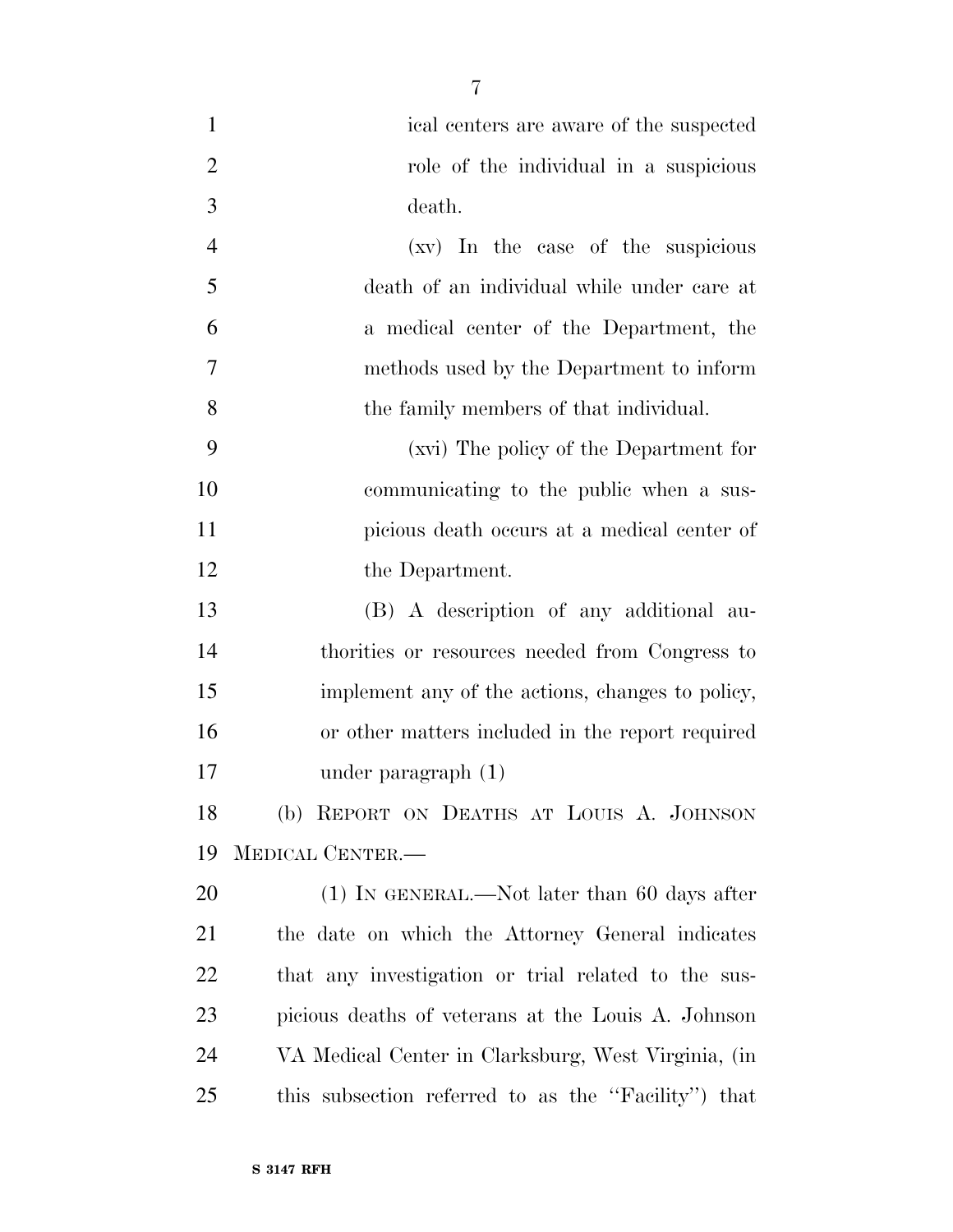| $\mathbf{1}$   | occurred during 2017 and 2018 has sufficiently con-  |
|----------------|------------------------------------------------------|
| $\overline{2}$ | cluded, the Secretary of Veterans Affairs shall sub- |
| 3              | mit to the Committee on Veterans' Affairs of the     |
| $\overline{4}$ | Senate and the Committee on Veterans' Affairs of     |
| 5              | the House of Representatives a report describing-    |
| 6              | (A) the events that occurred during that             |
| 7              | period related to those suspicious deaths; and       |
| 8              | (B) actions taken at the Facility and                |
| 9              | throughout the Department of Veterans Affairs        |
| 10             | to prevent any similar reoccurrence of the           |
| 11             | that contributed to those suspicious<br>issues       |
| 12             | deaths.                                              |
| 13             | (2) ELEMENTS.—The report required by para-           |
| 14             | graph (1) shall include the following:               |
| 15             | (A) A timeline of events that occurred at            |
| 16             | the Facility relating to the suspicious deaths       |
| 17             | described in paragraph (1) beginning the mo-         |
| 18             | ment those deaths were first determined to be        |
| 19             | suspicious, including any notifications to-          |
| 20             | (i) leadership of the Facility;                      |
| 21             | (ii) leadership of the Veterans Inte-                |
| 22             | grated Service Network in which the Facil-           |
| 23             | ity is located;                                      |
| 24             | (iii) leadership at the central office of            |
| 25             | the Department; and                                  |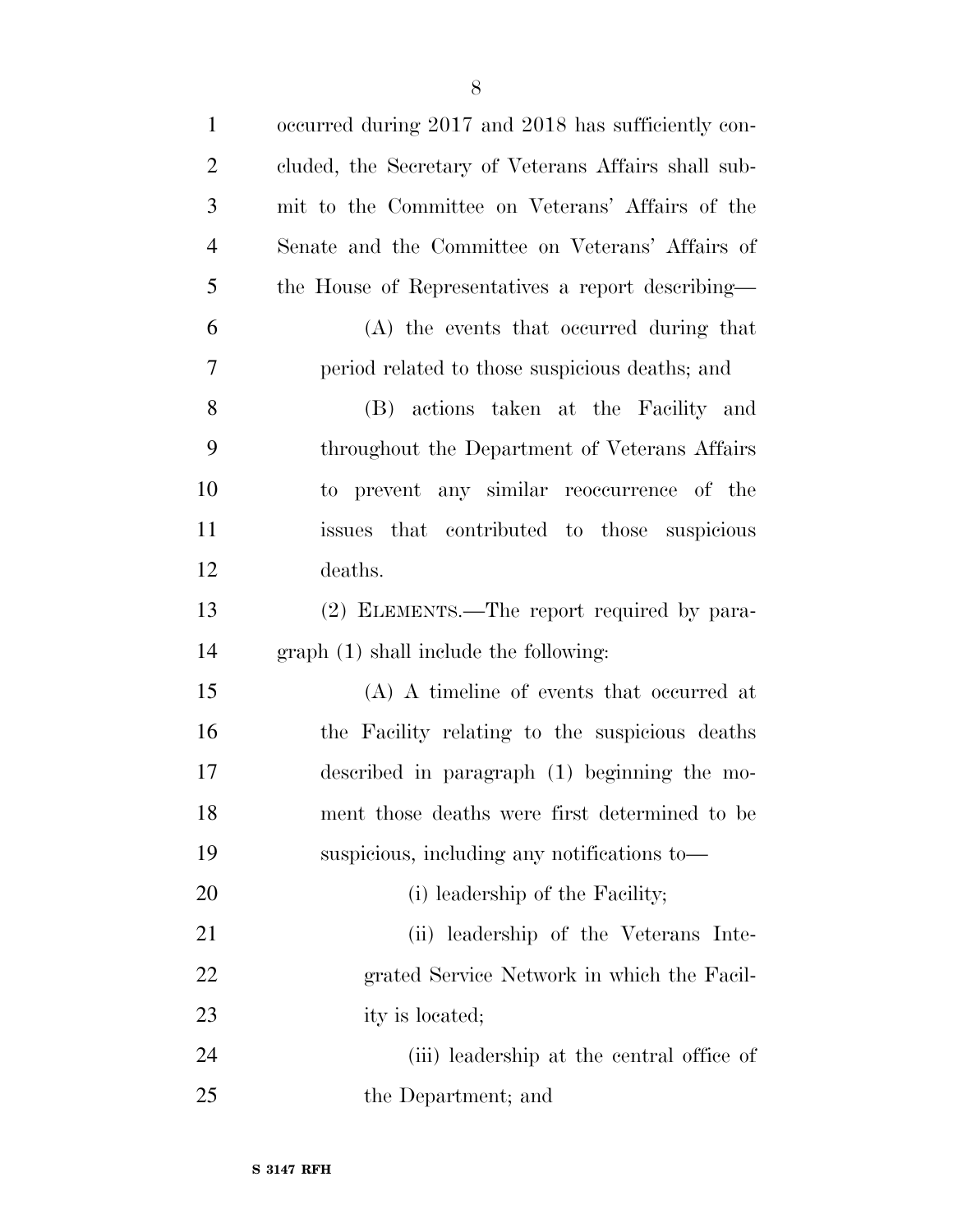|               | (iv) the Office of the Inspector Gen-  |
|---------------|----------------------------------------|
| 2             | eral of the Department of Veterans Af- |
| $\mathcal{R}$ | fairs.                                 |

 (B) A description of the actions taken by leadership of the Facility, the Veterans Inte- grated Service Network in which the Facility is located, and the central office of the Depart- ment in response to the suspicious deaths, in- cluding responses to notifications under sub-paragraph (A).

 (C) A description of the actions, including root cause analyses, autopsies, or other activi- ties that were conducted after each of the sus-picious deaths.

 (D) A description of the changes made by the Department since the suspicious deaths to procedures to control access within medical cen- ters of the Department to controlled and non- controlled substances to prevent harm to pa-tients.

 (E) A description of the changes made by the Department to its nationwide controlled substance and non-controlled substance policies as a result of the suspicious deaths.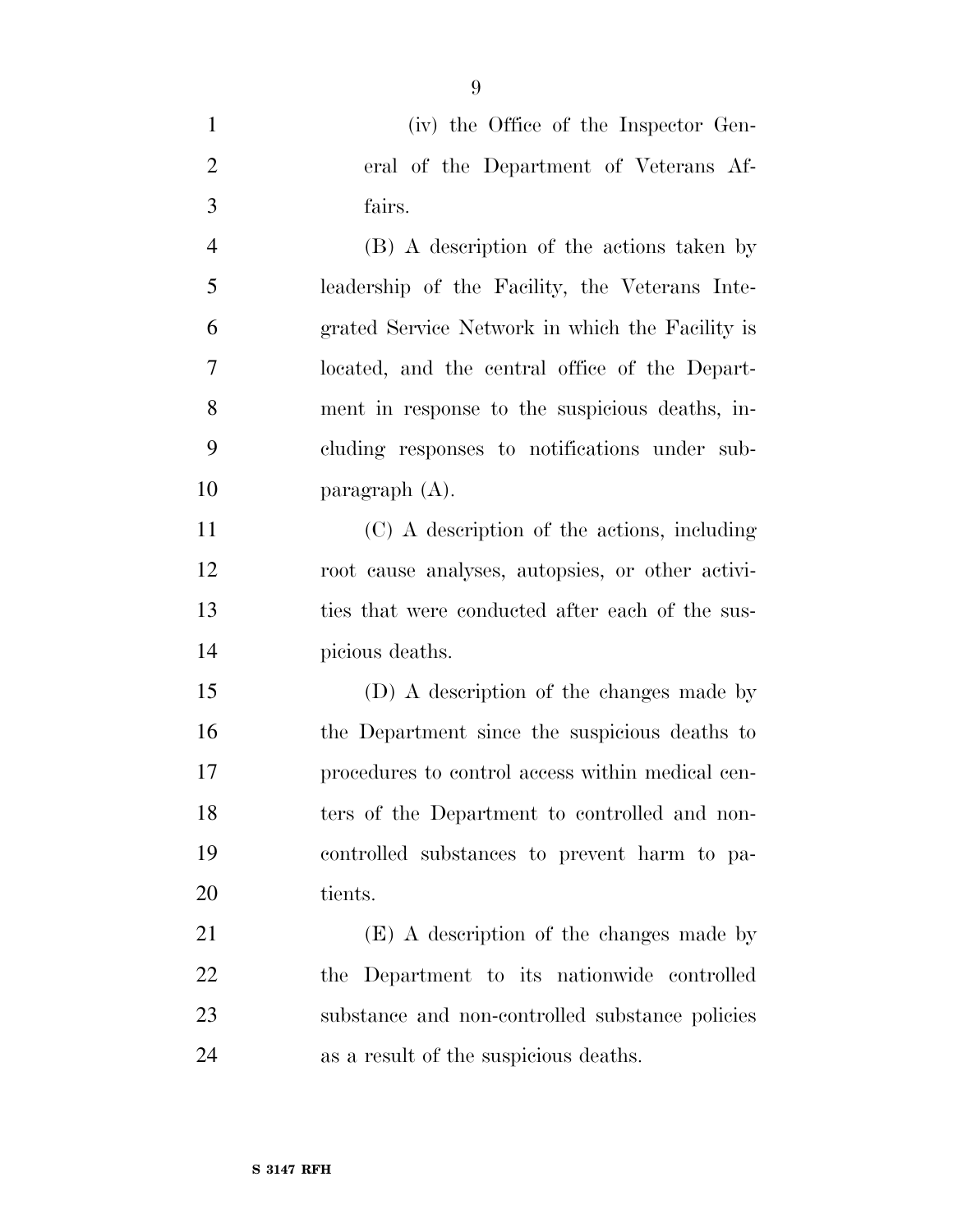(F) A description of the changes planned or made by the Department to its video surveil- lance at medical centers of the Department to improve patient safety and quality of care in re- sponse to the suspicious deaths. (G) An analysis of the review of sentinel events conducted at the Facility in response to the suspicious deaths and whether that review was conducted consistent with policies and pro- cedures of the Department. (H) A description of the steps the Depart-

 ment has taken or will take to improve the monitoring of the credentials of employees of 14 the Department to ensure the validity of those credentials, including all employees that inter- act with patients in the provision of medical care.

 (I) A description of the steps the Depart- ment has taken or will take to monitor and mitigate the behavior of employee bad actors, including those who attempt to conceal their 22 mistreatment of veteran patients.

23 (J) A description of the steps the Depart- ment has taken or will take to enhance or cre-ate new monitoring systems that—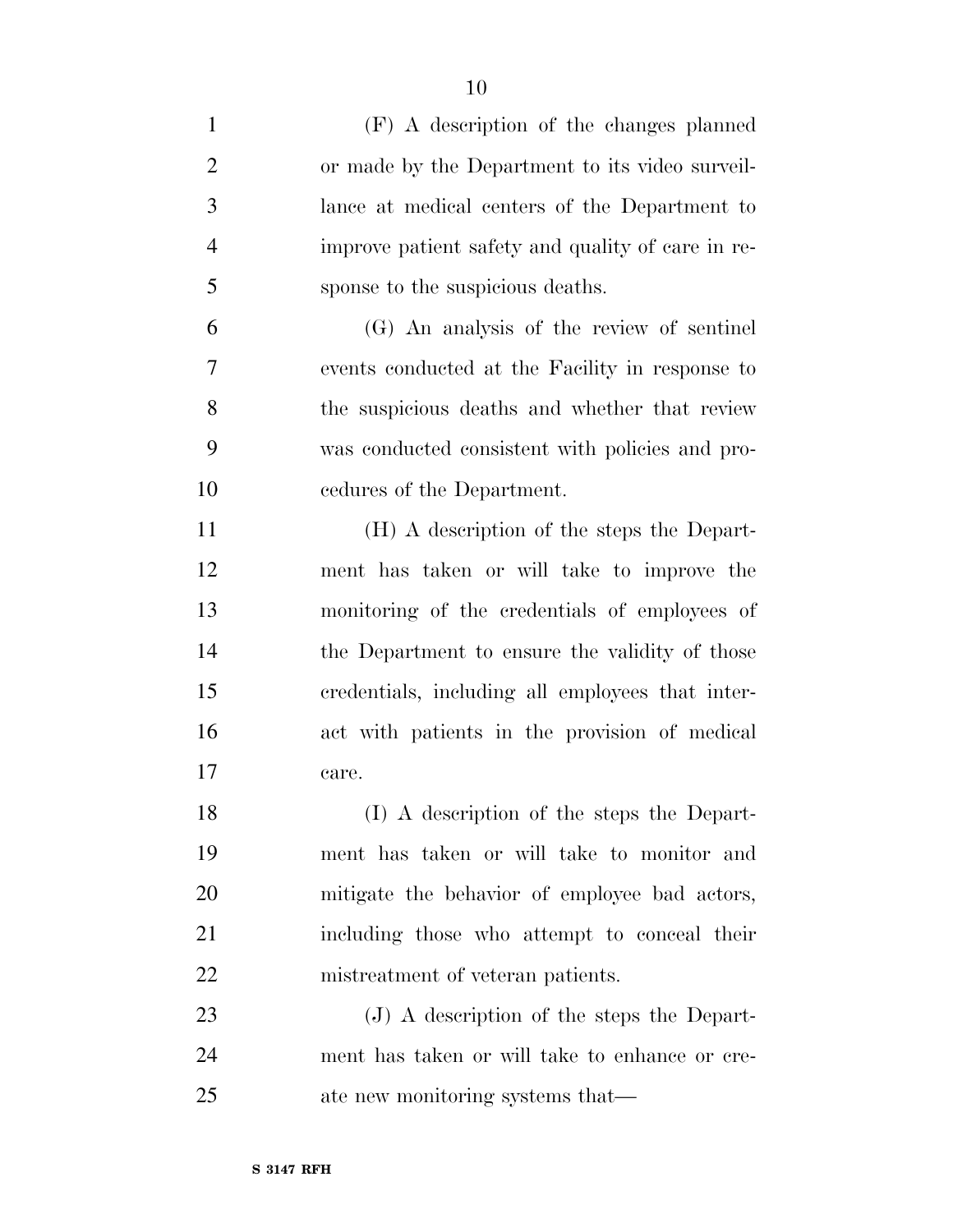(i) automatically collect and analyze data from medical centers of the Depart- ment and monitor for warnings signs or unusual health patterns that may indicate a health safety or quality problem at a particular medical center; and (ii) automatically share those warn- ings with other medical centers of the De- partment, relevant Veterans Integrated Service Networks, and officials of the cen-11 tral office of the Department.

12 (K) A description of the accountability ac- tions that have been taken at the Facility to re- move or discipline employees who significantly participated in the actions that contributed to 16 the suspicious deaths.

 (L) A description of the system-wide re- porting process that the Department will or has implemented to ensure that relevant employees are properly reported, when applicable, to the National Practitioner Data Bank of the Depart- ment of Health and Human Services, the appli- cable State licensing boards, the Drug Enforce- ment Administration, and other relevant enti-ties.